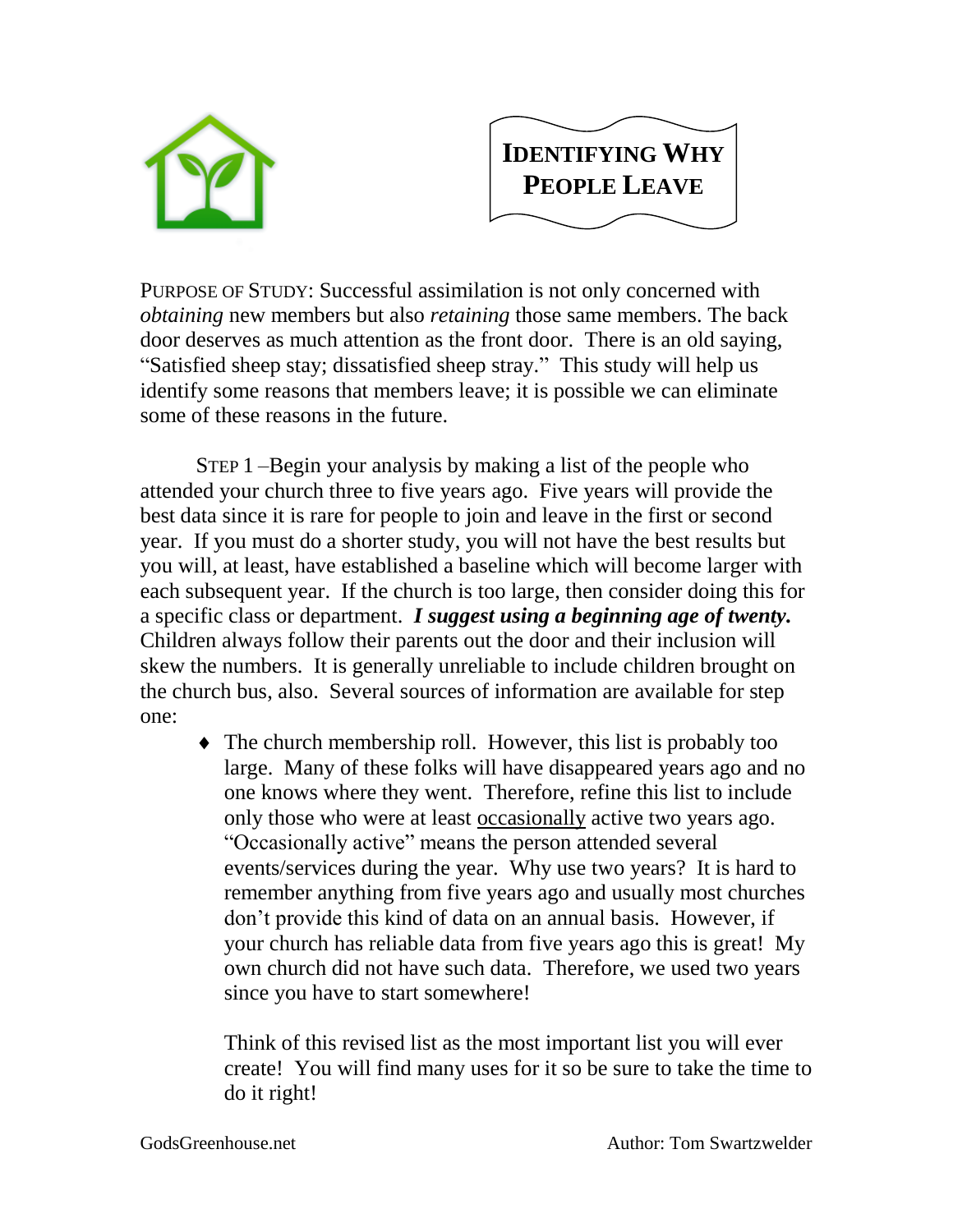My church (attendance of 120) has a spreadsheet which lists every person who occasionally attends. This list includes our prospects, too. Our ushers check off the names on this spreadsheet once a month based on the person's attendance on that particular Sunday. This data is then entered into a computer spreadsheet for quick analysis so we can identify who is missing. Several absences in a row raise a warning flag and cause us to probe deeper into the situation.

In so doing we have institutionalized this process! The following pages will discuss in greater detail the importance of institutionalizing the assimilation processes. When the process is fully integrated or institutionalized, one has a more effective means for follow-up.

Suggestion: do not concern yourself at this time with discarding the inactive names from the membership roll. That process may be an item to explore in a separate effort; on the other hand, eliminating names may create an unnecessary firestorm! It is unwise to divert your attention from the primary goal of identifying absentees. To be honest, the time/effort dedicated to properly removing inactive names could often be better spent on visiting the community!

- New members list. The church office will have a list of every new member received by year into the church membership. Add these names to the list for the entire three to five year time horizon.
- Small group membership rolls. The small groups will include the Sunday School classes, discipleship classes, ladies/men's groups, the music department, etc.
- Brainstorm. Since each church is structured differently, one should consider spending a few minutes letting folks brainstorm for any additional sources of information.

STEP 2 – Identify every member/occasional attendee who has left your church over the same time frame which you used in Step 1. At a minimum this list should include every *member* you can identify. If possible, include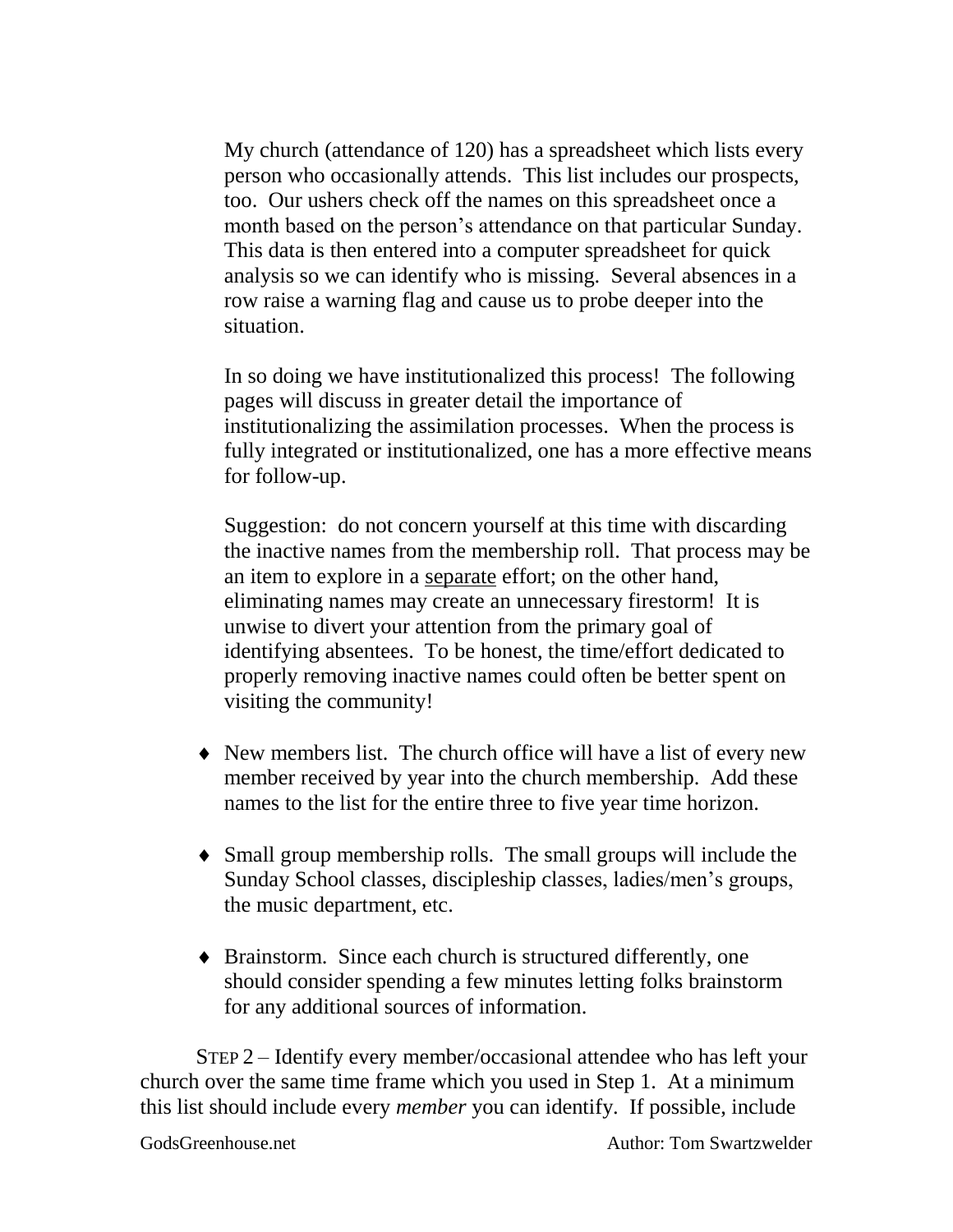the occasional *attendees* as well. This will widen your findings and perhaps assist you in developing a better strategy for assimilation. Several sources are available for this step:

- Transfer list. The church office will have a list of every transfer of membership to another church.
- Deceased list. The Lord will have called home some of these people. Be sure to remove them from the list. You can't assimilate them any longer! Identifying the deceased is also important because it helps the leadership realize how many vacancies appear without anyone being at fault! Some churches may be struggling simply because they must replace an entire generation! In such a case, replacing or staying even may actually be a sign of great success!
- Memory/records. The hardest search involves those who just disappeared (not included in the two categories above). If the church's records have been recently updated, begin your search with the current Sunday School and small group enrollments. Also, select some of the church leadership, being sure to include three generations of leadership: old, middle-aged, and young to review the list and identify other names, also.

STEP 3 - Write down a reason/category each person left. One can never be certain about such reasons because people often give misleading information when they leave. Sometimes folks totally fabricate an excuse! However, the church leadership should have a reasonable guess regarding most people. Some folks may be placed in the wrong category; do not worry about this since we are looking at numbers in the aggregate rather than for any one individual. Mistakes in classification have a way of balancing out over a period of years. For the sake of simplicity, limit yourself to no more than seven broad categories. Here are some possible categories:

- Conflict with another member
- Disagreement with the church's purpose/direction
- Moving away/distance
- Death/homebound
- Marital/family issue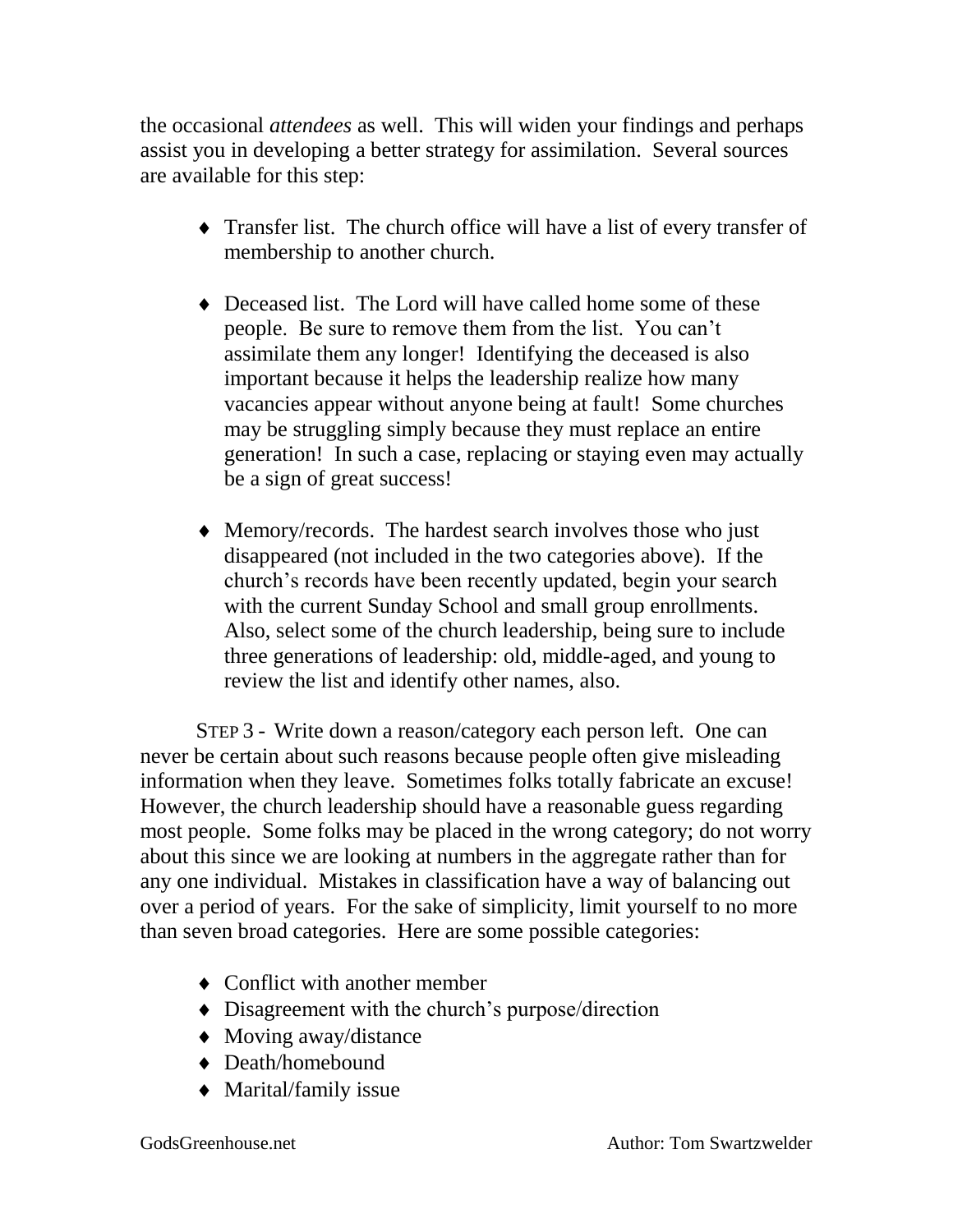- Lack of *new* friends
- Finding a better program elsewhere
- Other (includes leaving for a ministry position elsewhere)

How can you measure the category "lack of new friends?" One way is to determine whether the person is still maintaining an *active* relationship with *new* friends inside the church. The emphasis is on "new" and whether any new relationships have been created since the newcomer joined the church. In many cases, the answer will be "no". They will no longer be bowling together, shopping together, or dining together. Such a person will likely have returned to his/her former friends, including any relatives still attending the church.

STEP 4 – Identify this person's ministry in the church. List any committees, teaching assignments, etc. in which this attendee may have participated. There is usually a close relationship between assimilation and involvement.

STEP 5 – Create a bar/pie chart showing the final numbers in each category. Why is this important? It helps you visualize what is actually taking place. No leader likes to lose a member; however, the leadership needs to realize that there are some categories which are basically beyond the leadership's control. For example, we expect to lose the member who moves one hundred miles away! We also expect to lose someone in a divorce since it is not likely that a divorced husband and wife will wish to attend the same church.

On the other hand, some categories may be controllable by the church leadership. For example, "lack of new friends" can be improved through a good assimilation program. "Conflict with another member" can be improved through training the membership in conflict resolution. "Disagreement" with the church's purpose/direction" can be improved by communicating the church's biblical purpose at the time of membership and by re-emphasizing the purpose over and over again.

STEP 6 – Create a second bar chart which includes the following categories:

> Average Sunday morning worship attendance for the prior twelve months.